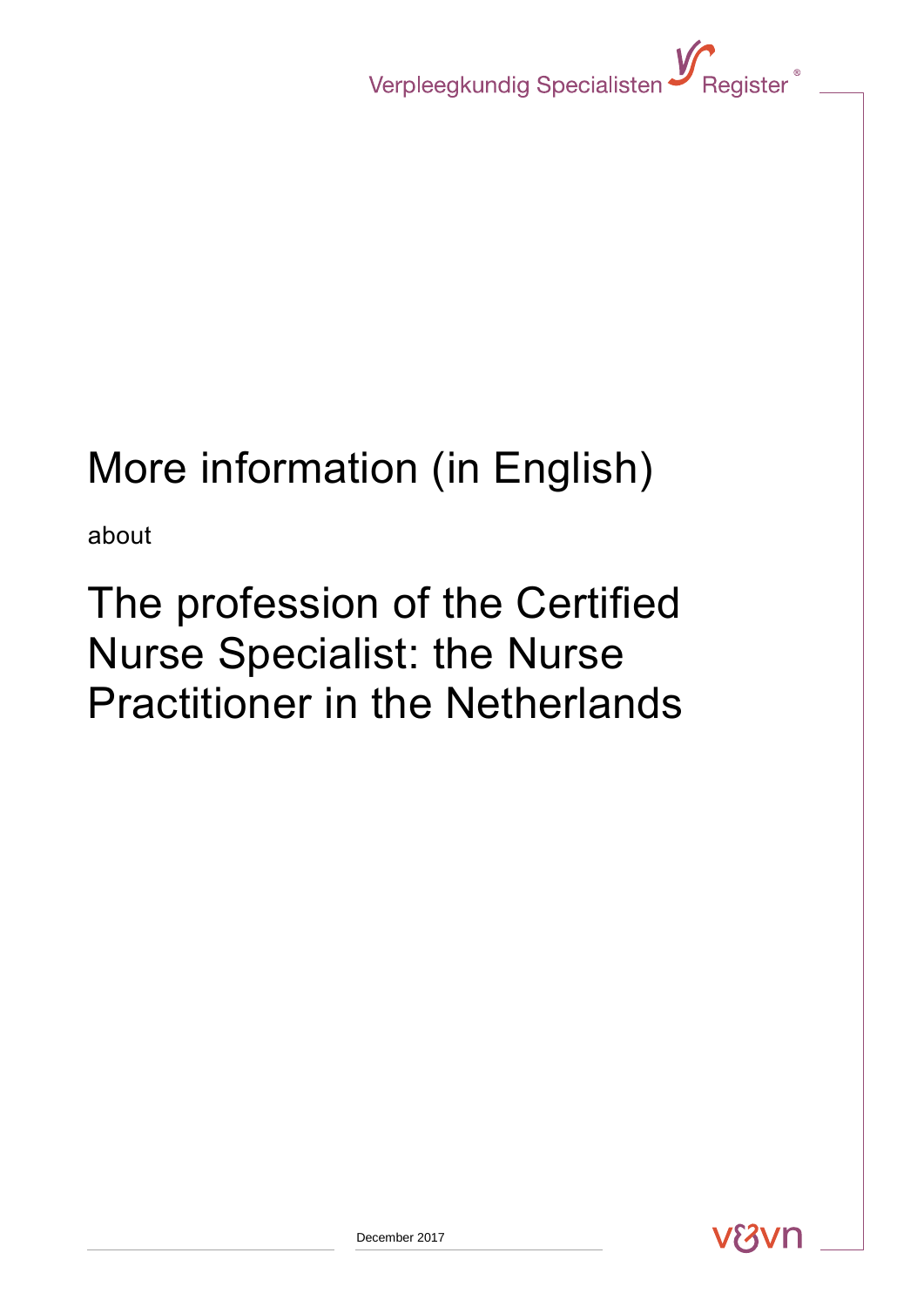### Register<sup>®</sup> Verpleegkundig Specialisten

- 1. [The establishment of the Certified Nurse Specialist in the Dutch](#page-2-0)  [legal system; the legal status of nurse practitioners in the](#page-2-0)  [Netherlands.](#page-2-0)
- 2. [Safeguarding professional quality by the Certified Nurse Specialist;](#page-3-0)  [overseeing the quality of education, registration and re-registration](#page-3-0)  [of \(and by\) nurse practitioners in the Netherlands.](#page-3-0)
- 3. [Comprehensive care provided by Certified Nurse Specialists;](#page-3-1)  [categorizing the different specialisms of nurse practitioners in the](#page-3-1)  [Netherlands.](#page-3-1)

**RAVE**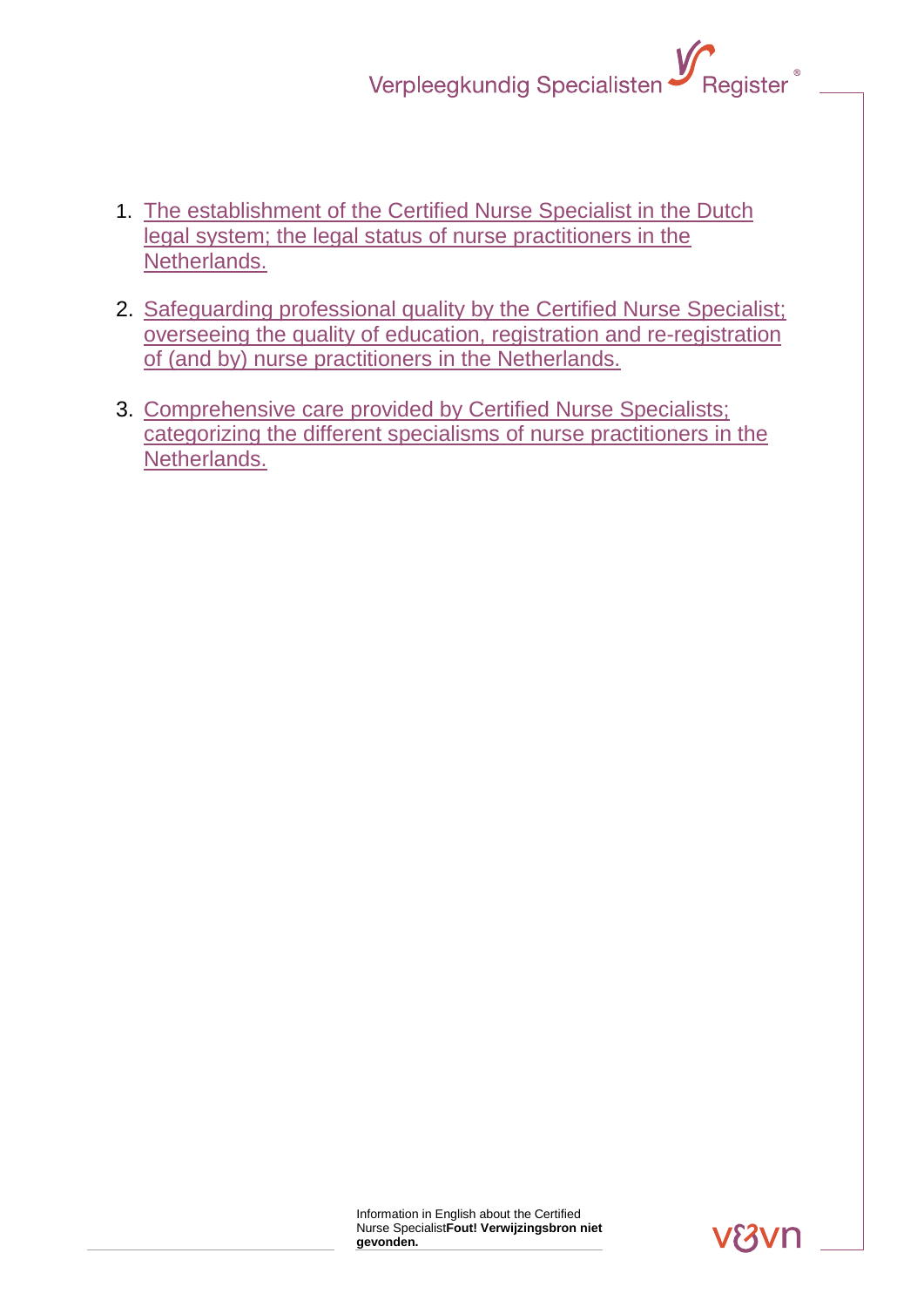## <span id="page-2-0"></span>**1. The establishment of the Certified Nurse Specialist in the Dutch legal system**

#### **The legal status of nurse practitioners in the Netherlands**

Under Dutch law there is no general exclusion on the practice of medicine. The law does contain provisions that restrict the performance of procedures that pose serious health risks. For different healthcare professionals such as doctors, physical therapists and nurses it is legally determined which 'reserved procedures' they are allowed to perform.

Individual professionals have to register in the official registry operated by the Dutch government. Without such a registration, it is forbidden to perform the reserved procedures and to use the formal title (e.g. doctor, nurse).

In addition, the law permits representatives of a profession to establish an official registry for specialists. The national organization representing nurses (V&VN) has used this provision to open a registry for nurse specialists. This has provided certified nurse specialists with a unique legal status and authorizes them to perform several procedures previously reserved for doctors.

Nurse specialists are positioned as independent practitioners. They are authorized to perform a medical examination, to diagnose, to initiate medical treatment, to refer the patient to other specialists and to prescribe medication. By providing both 'cure' (medical) and 'care' (nursing), they can offer comprehensive healthcare.

The different nursing specialisms have been broadly defined. There are four somatic specialisms: preventative care, acute care, intensive care and chronic care. The fifth specialism is mental healthcare. The broad definition has enabled nurse specialists to treat patients with diverse medical conditions.

> Information in English about the Certified Nurse Specialist**Fout! Verwijzingsbron niet gevonden.**

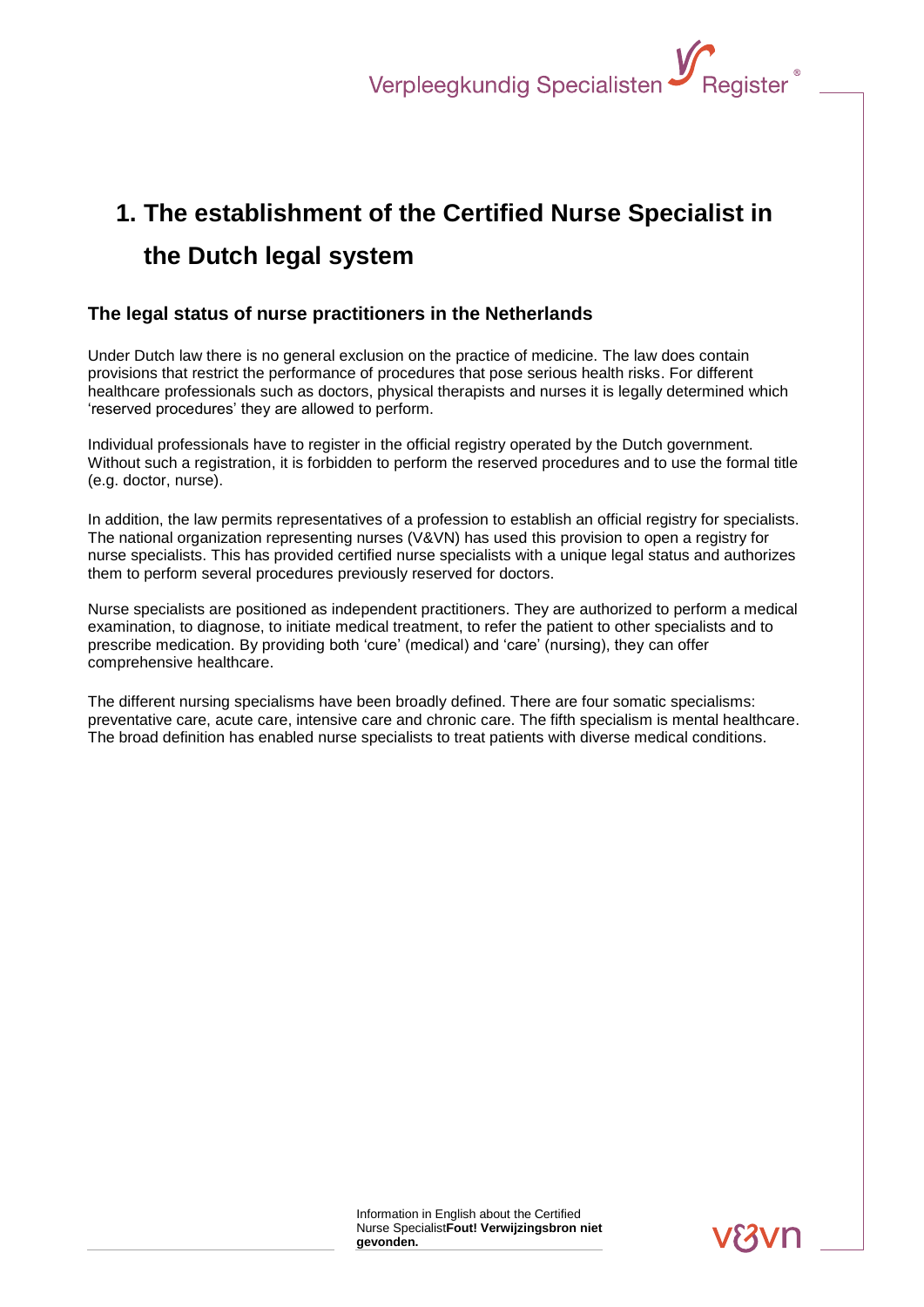### <span id="page-3-0"></span>*2.* **Safeguarding professional quality by the Certified Nurse Specialist**

#### **Overseeing the quality of education, registration and re-registration of (and by) nurse practitioners in the Netherlands**

In the Dutch system there is a fixed method for quality control for both the medical- and nurse specialists. The method is based on the principle of 'the separation of powers'<sup>1</sup>, and therefore consists of three 'branches'. Nurse specialists are the majority-representatives in each of these branches.

The first branch, the legislature, is the Council for Registered Nurse Specialists (CSV). The CSV determines the requirements for the educational program, for registration, and re-registration. They also determine the specialisms in which the profession is categorized.

The second, executive, branch is the Registration Commission for Nurse Specialists (RSV). The RSV executes the rules set by the CSV, through a system of control of the educational program and a system for (termination of) registration and re-registration of nurse specialists.

The third, judiciary, branch, is the independent Commission for Objection and Appeal (CvBB). Every person affected by a decision made by the RSV, can object to or appeal that decision through the CvBB.

<span id="page-3-1"></span>Nowadays, nurse specialists audit their own MA-program, both the theoretical part taught in schools and the apprenticeship in healthcare institutions. They also oversee the quality of re-registration and assess portfolios of their fellow-practitioners who have not met the re-registration requirements.

<sup>1</sup> as described by Montesquieu

1